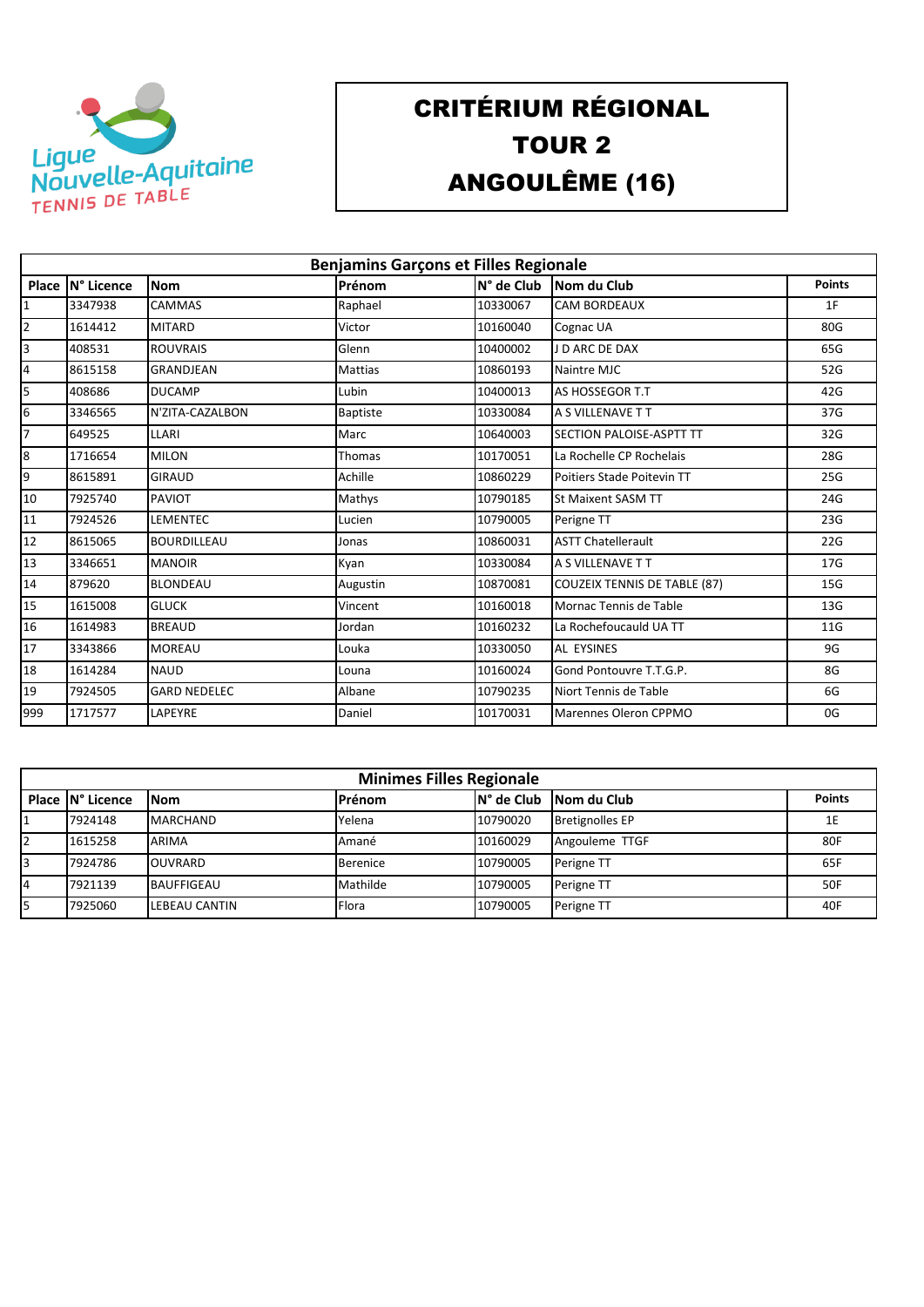|                 | <b>Minimes Garçons Regionale</b> |                         |                    |            |                                  |               |  |  |
|-----------------|----------------------------------|-------------------------|--------------------|------------|----------------------------------|---------------|--|--|
| Place           | N° Licence                       | <b>Nom</b>              | Prénom             | N° de Club | Nom du Club                      | <b>Points</b> |  |  |
| $\overline{1}$  | 3344148                          | <b>GERMAIN</b>          | Leo                | 10330084   | A S VILLENAVE T T                | 100F          |  |  |
| $\overline{2}$  | 407161                           | <b>ALSUGUREN</b>        | <b>Baptiste</b>    | 10400002   | J D ARC DE DAX                   | 80F           |  |  |
| $\overline{3}$  | 3343880                          | <b>BEN ROMDHANE</b>     | Dylan              | 10330086   | J YVRAC                          | 65F           |  |  |
| $\overline{4}$  | 7923402                          | <b>DARTOIS</b>          | Elio               | 10790235   | Niort Tennis de Table            | 52F           |  |  |
| 5               | 7731230                          | LE PAUTREMAT            | Leon               | 10470007   | RAQUETTE MARMANDAISE             | 42F           |  |  |
| $6\overline{6}$ | 7922824                          | <b>NOIRAULT</b>         | Corentin           | 10790005   | Perigne TT                       | 37F           |  |  |
| 7               | 8616035                          | LEFIEVRE                | Valentin           | 10860031   | <b>ASTT Chatellerault</b>        | 32F           |  |  |
| $\overline{8}$  | 1613426                          | <b>RENARD</b>           | Tymeo              | 10160024   | Gond Pontouvre T.T.G.P.          | 28F           |  |  |
| 9               | 247209                           | PEREZ                   | Enzo               | 10240020   | AL COULOUNIEIX T T               | 25F           |  |  |
| 10              | 649175                           | <b>BONNOMEAU</b>        | Mathis             | 10640003   | SECTION PALOISE-ASPTT TT         | 24F           |  |  |
| 11              | 7924025                          | <b>POITOU</b>           | Camille            | 10790005   | Perigne TT                       | 23F           |  |  |
| 12              | 3345494                          | <b>ROBERT</b>           | Timothee           | 10330025   | E.S. BRUGES TT H.V.              | 22F           |  |  |
| 13              | 649153                           | <b>ROGER</b>            | Paul               | 10640003   | <b>SECTION PALOISE-ASPTT TT</b>  | 17F           |  |  |
| 14              | 3343499                          | <b>PAOLETTI</b>         | Max                | 10330003   | <b>CA BEGLAIS</b>                | 15F           |  |  |
| 15              | 8615717                          | <b>BADIE</b>            | Jonathan           | 10860149   | Lusignan AS Melusine             | 13F           |  |  |
| 16              | 8614411                          | <b>GRONEAU</b>          | Paul               | 10860024   | Jaunay Clan Val Vert T.T.        | 11F           |  |  |
| 17              | 1716421                          | <b>TANGUY VEYSSIERE</b> | Sacha              | 10170064   | <b>Fouras CP</b>                 | 9F            |  |  |
| 18              | 1717481                          | <b>BACCELLI</b>         | Axel               | 10170064   | Fouras CP                        | 8F            |  |  |
| 19              | 7924037                          | <b>GUERIN</b>           | Louis              | 10790235   | Niort Tennis de Table            | 7F            |  |  |
| 20              | 879785                           | <b>NAGY</b>             | Timothe            | 10870007   | LIMOGES LA SAINT-ANTOINE TT (87) | 6F            |  |  |
| 21              | 8614125                          | <b>DREVETON</b>         | Arthur             | 10860122   | St Benoit TT                     | 5F            |  |  |
| 22              | 8614839                          | <b>THILLET</b>          | Lilio              | 10860122   | St Benoit TT                     | 4F            |  |  |
| 23              | 1614918                          | <b>FRITZ</b>            | Theophile          | 10160040   | Cognac UA                        | 3F            |  |  |
| 24              | 408552                           | <b>GIRARDON</b>         | <b>Hugo Romain</b> | 10400002   | J D ARC DE DAX                   | 2F            |  |  |

| <b>Cadettes Regionale</b> |                   |                       |                 |             |                                  |               |  |
|---------------------------|-------------------|-----------------------|-----------------|-------------|----------------------------------|---------------|--|
|                           | Place IN° Licence | <b>Nom</b>            | Prénom          | IN° de Club | Nom du Club                      | <b>Points</b> |  |
|                           | 7923114 DAVID     |                       | Eloise          |             | 10790042 Parthenay PPC           | 100E          |  |
| $\overline{2}$            |                   | 7922421 CHAUVET       | Lea             |             | 10790005 Perigne TT              | 80E           |  |
| 3                         | 7922518 JEREZ     |                       | Kalie           |             | 10790020 Bretignolles EP         | 65E           |  |
| 4                         | 1614725 BOUVY     |                       | Maialen         |             | 10160024 Gond Pontouvre T.T.G.P. | <b>50E</b>    |  |
| 5                         |                   | 1614058 FAUCHER       | Celia           |             | 10160040 Cognac UA               | 40E           |  |
| 999                       |                   | 7924148 MARCHAND      | Yelena          |             | 10790020 Bretignolles EP         | 0E            |  |
| 999                       | 1615258 ARIMA     |                       | Amané           |             | 10160029 Angouleme TTGF          | 0E            |  |
| 999                       |                   | 7925060 LEBEAU CANTIN | Flora           |             | 10790005 Perigne TT              | 0E            |  |
| 999                       |                   | 7921139 BAUFFIGEAU    | Mathilde        |             | 10790005 Perigne TT              | 0E            |  |
| 999                       |                   | 7924786 OUVRARD       | <b>Berenice</b> |             | 10790005 Perigne TT              | 0E            |  |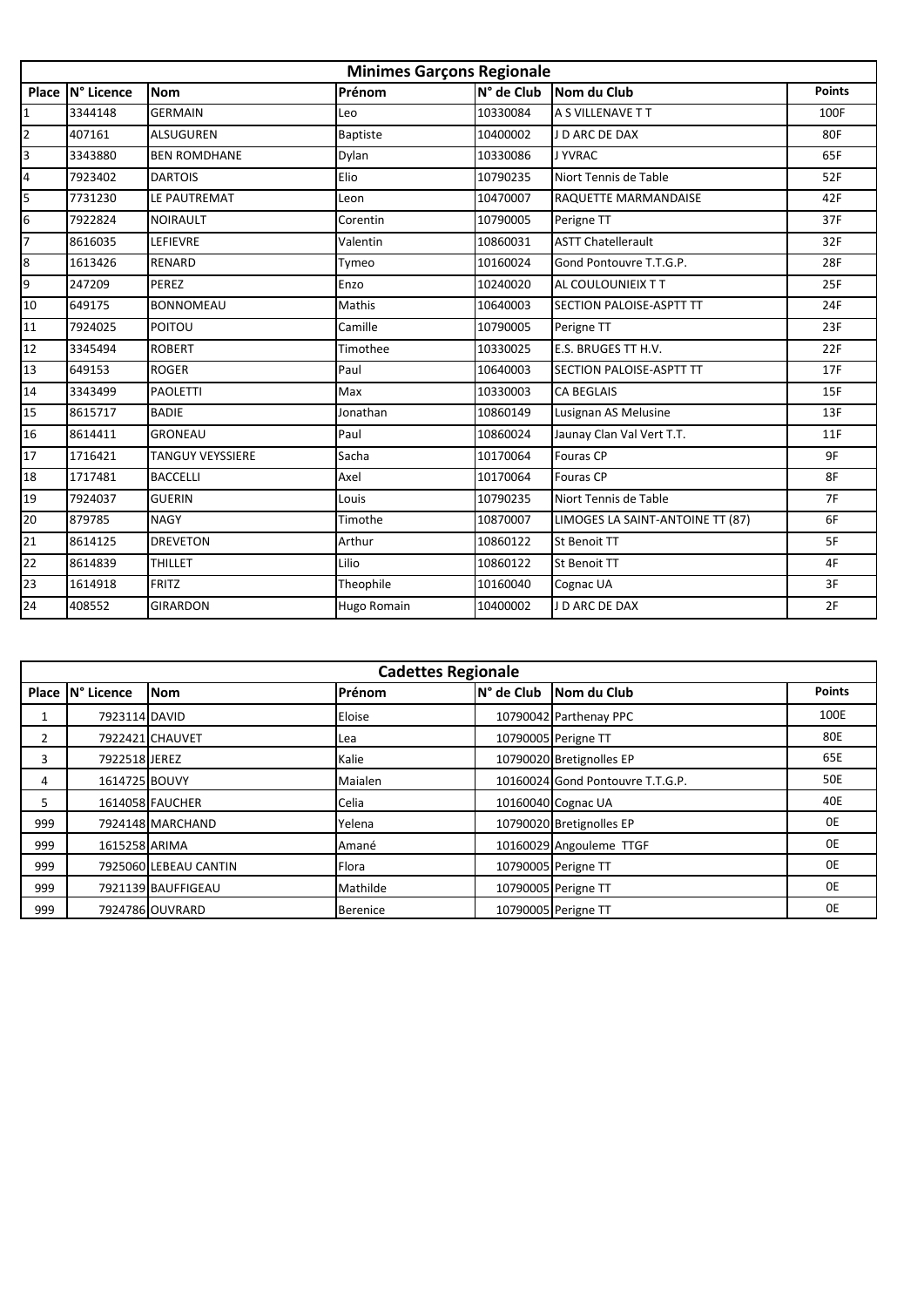|                         | <b>Cadets Regionale</b> |                    |                 |            |                              |               |  |  |
|-------------------------|-------------------------|--------------------|-----------------|------------|------------------------------|---------------|--|--|
| Place                   | N° Licence              | <b>Nom</b>         | Prénom          | N° de Club | Nom du Club                  | <b>Points</b> |  |  |
| $\mathbf{1}$            | 649856                  | RODRIGUEZ ZABALETA | Eneko           | 10640001   | <b>GOELANDS DE BIARRITZ</b>  | 100E          |  |  |
| $\overline{2}$          | 7922800                 | <b>OUVRARD</b>     | Gabriel         | 10790005   | Perigne TT                   | 80E           |  |  |
| $\overline{3}$          | 7923953                 | COUFFEAU           | Ange            | 10790022   | Frontenay RR AFTT            | 65E           |  |  |
| $\overline{\mathbf{4}}$ | 3342569                 | VILLALPANDO        | Raphael         | 10330084   | A S VILLENAVE T T            | 52E           |  |  |
| $\overline{5}$          | 407173                  | LAJUS              | Andy            | 10400002   | J D ARC DE DAX               | 42E           |  |  |
| $6\overline{6}$         | 7922810                 | <b>AIME GIORIA</b> | Arthur          | 10790235   | Niort Tennis de Table        | 37E           |  |  |
| 7                       | 479628                  | CHAPAT             | Gabriel         | 10470006   | <b>TT PASSAGEOIS</b>         | 32E           |  |  |
| $\overline{8}$          | 407580                  | <b>LEBLOND</b>     | Nolhan          | 10400002   | J D ARC DE DAX               | 28E           |  |  |
| 9                       | 246645                  | <b>VILOINGT</b>    | Ugo             | 10240007   | <b>ASTT TERRASSON</b>        | 25E           |  |  |
| 10                      | 7923400                 | <b>GONNORD</b>     | Alix            | 10790043   | Courlay La Raguette          | 24E           |  |  |
| 11                      | 3340699                 | CHADUFAUD          | Nathan          | 10330067   | <b>CAM BORDEAUX</b>          | 23E           |  |  |
| 12                      | 3345638                 | <b>GUIRRIEC</b>    | Evan            | 10330002   | <b>SAG CESTAS</b>            | 22E           |  |  |
| 13                      | 1717828                 | <b>VITON</b>       | Teo             | 10170051   | La Rochelle CP Rochelais     | 17E           |  |  |
| 14                      | 3337336                 | SENTENAT-CAZOT     | Esteban         | 10330084   | A S VILLENAVE T T            | 15E           |  |  |
| 15                      | 3341450                 | <b>BAUSSART</b>    | Paul            | 10330084   | A S VILLENAVE T T            | 13E           |  |  |
| 16                      | 8612665                 | <b>DOUMALIN</b>    | Maxime          | 10860229   | Poitiers Stade Poitevin TT   | 11E           |  |  |
| 17                      | 408123                  | <b>MILLE</b>       | Thomas          | 10400002   | J D ARC DE DAX               | 9E            |  |  |
| 18                      | 8613636                 | <b>HOUDE</b>       | Leo             | 10860024   | Jaunay Clan Val Vert T.T.    | <b>8E</b>     |  |  |
| 19                      | 407607                  | LAUGA              | Rafael          | 10400002   | J D ARC DE DAX               | <b>7E</b>     |  |  |
| 20                      | 1613800                 | YONNET             | <b>Baptiste</b> | 10160051   | Chateauneuf TT Castelnovien  | 6E            |  |  |
| 21                      | 7924256                 | <b>FOUCHE</b>      | Mathieu         | 10790005   | Perigne TT                   | 5E            |  |  |
| 22                      | 4710999                 | <b>PASTUREL</b>    | Titouan         | 10470006   | <b>TT PASSAGEOIS</b>         | 4E            |  |  |
| 23                      | 879795                  | <b>MENAND</b>      | Nathan          | 10870031   | PANAZOL PANA-LOISIRS TT (87) | 3E            |  |  |

| <b>Elite Dames et Juniors Filles Regionale</b> |                   |                   |          |            |                                     |                 |  |
|------------------------------------------------|-------------------|-------------------|----------|------------|-------------------------------------|-----------------|--|
|                                                | Place IN° Licence | <b>Nom</b>        | Prénom   | N° de Club | Nom du Club                         | <b>Points</b>   |  |
| 1                                              | 3340363           | JEANNIERE         | Chloe    | 10330067   | <b>CAM BORDEAUX</b>                 | 100D            |  |
| $\overline{2}$                                 | 878306            | <b>DUMAIN</b>     | Emma     | 10870117   | SAINT-YRIEIX-LA-PERCHE EATT (87)    | 80 <sub>D</sub> |  |
| 3                                              | 7923396           | PERRAULT          | Lise     | 10330067   | <b>CAM BORDEAUX</b>                 | 65D             |  |
| $\overline{4}$                                 | 878616            | <b>DONAT</b>      | Solene   | 10870109   | <b>BOISSEUIL TT (87)</b>            | 50 <sub>D</sub> |  |
| 5                                              | 3724288           | <b>GRAND JEAN</b> | Emilie   | 10860015   | ASTT Dange / Les Ormes              | 40 <sub>D</sub> |  |
| 6                                              | 199272            | <b>DOUGNON</b>    | Adele    | 10190043   | <b>RAQUETTE ARDOISIERE</b>          | 35D             |  |
| $\overline{7}$                                 | 1613266           | <b>DENIS</b>      | Lola     | 10160029   | Angouleme TTGF                      | 30 <sub>D</sub> |  |
| $\overline{8}$                                 | 874066            | <b>FAURE</b>      | Ludivine | 10870029   | ORADOUR-SUR-VAYRES TT (87)          | 100C            |  |
| 9                                              | 3340322           | <b>MATHIEU</b>    | Victoria | 10330002   | <b>SAG CESTAS</b>                   | 20 <sub>D</sub> |  |
| 10                                             | 879472            | <b>DOLLEANS</b>   | Delphine | 10870081   | <b>COUZEIX TENNIS DE TABLE (87)</b> | 15D             |  |
| 11                                             | 7924601           | <b>HUGUE</b>      | Louise   | 10790005   | Perigne TT                          | 10 <sub>D</sub> |  |
| 12                                             | 1910536           | <b>PUTINIER</b>   | Léa      | 10190148   | Lagarde Albussac Midi Correzien     | 7D              |  |